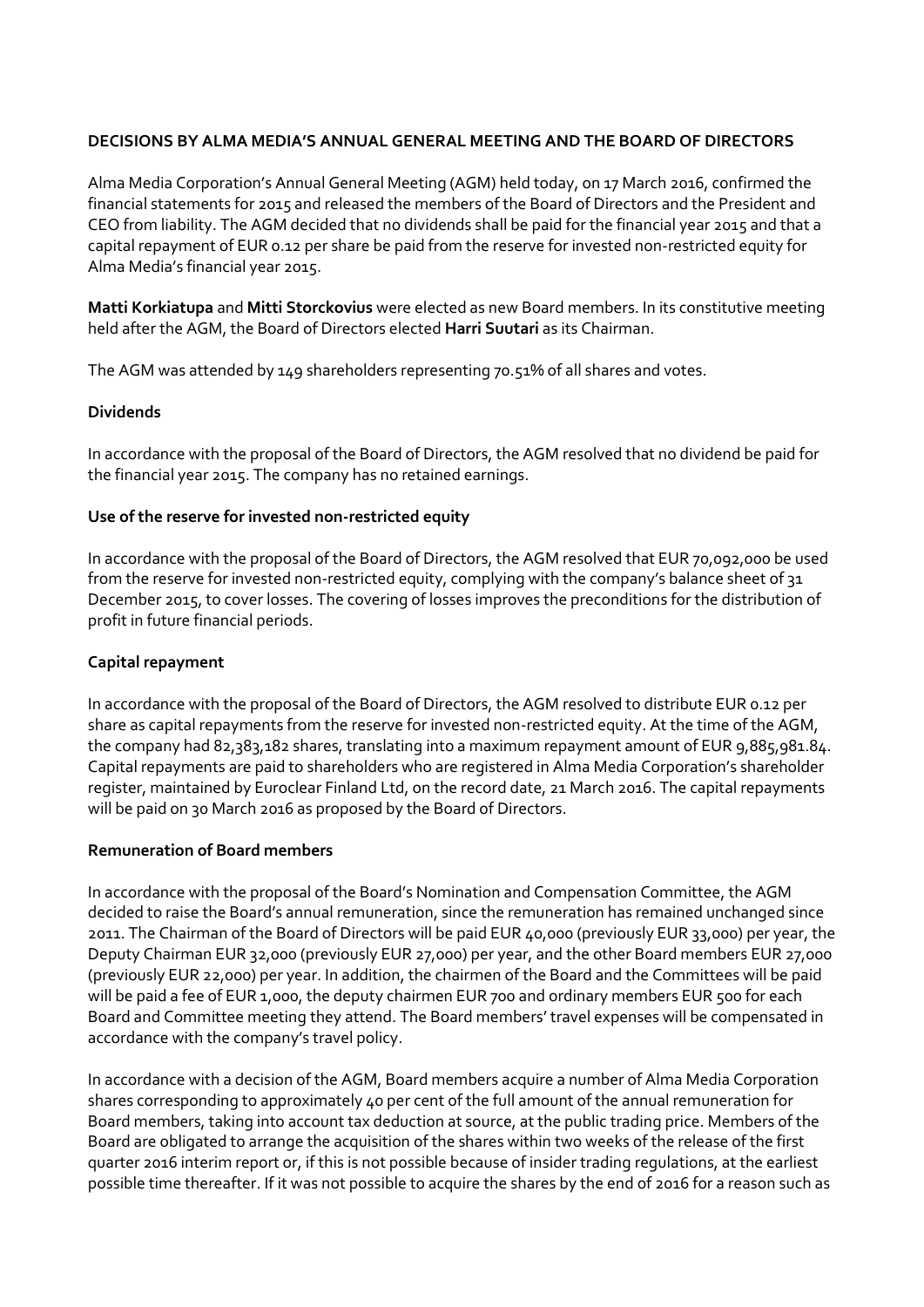pending insider transactions, the remuneration shall be paid in cash. Shares acquired in this way may not be transferred until the recipient's membership on the Board has expired. The company is liable to pay any asset transfer taxes which may arise from the acquisition of shares.

### **Composition of the Board of Directors**

The AGM confirmed the number of Board members as seven (7) as proposed by the Board of Directors' Nomination and Compensation Committee.

In accordance with the proposal of the Shareholders' Nomination Committee, the AGM decided that, of the current Board members, **Niklas Herlin, Esa Lager, Petri Niemisvirta, Catharina Stackelberg-Hammarén** and **Harri Suutari** be re-elected for a new term of office, extending until the end of the subsequent AGM. The Managing Director of Ilkka Yhtymä Oyj **Matti Korkiatupa** and Head of Business Analytics in Devices Marketing at Microsoft **Mitti Storckovius** were elected as new Board members for the same term. Board members **Perttu Rinta** and **Erkki Solja** had announced that they will no longer be available as Board members of Alma Media Corporation's Board of Directors.

# **Fee and election of auditor**

In accordance with the recommendation of the Board of Directors' Audit Committee, it was decided that the auditor's fees be paid according to the invoice approved by the company. Authorised Public Accountants PricewaterhouseCoopers Oy were elected as Alma Media Corporation's auditor for the financial year 2016. PricewaterhouseCoopers Oy has declared that **Markku Launis**, APA, would serve as the principal auditor.

### **Authorisation to the Board of Directors to repurchase own shares**

The AGM authorised the Board of Directors to decide on the repurchase of a maximum of 824,000 shares in one or more lots. The proposed maximum authorised quantity represents approximately one (1) per cent of the company's entire share capital. The shares shall be acquired using the company's nonrestricted shareholders' equity through trading in a regulated market arranged by NASDAQ Helsinki and in accordance with its rules and instructions, which is why the acquisition is directed, that is, the shares are purchased otherwise than in proportion to shareholders' current holdings. The price paid for the shares shall be based on the price of the company share in the regulated market, so that the minimum price of purchased shares is the lowest market price of the share quoted in the regulated market during the term of validity of the authorisation and the maximum price, correspondingly, the highest market price quoted in the regulated market during the term of validity of the authorisation. Shares may be purchased for the purpose of improving the company's capital structure, financing or carrying out corporate acquisitions or other arrangements, implementing incentive schemes for the management or key employees, or to be otherwise transferred or cancelled. It is proposed that the authorisation be valid until the following Annual General Meeting, but nonetheless no longer than until 30 June 2017.

### **Authorisation to the Board of Directors to decide on the transfer of own shares**

The AGM authorised the Board of Directors to decide on a share issue by transferring shares in possession of the company. A maximum of 824,000 shares may be issued on the basis of the authorisation. The proposed maximum authorised quantity represents approximately one (1) per cent of the company's entire share capital. The authorisation entitles the Board to decide on a directed share issue, which entails deviating from the pre-emption rights of shareholders. The Board can use the authorisation in one or more parts. The Board of Directors may use the authorisation to implement incentive programmes for the management or key employees of the company.